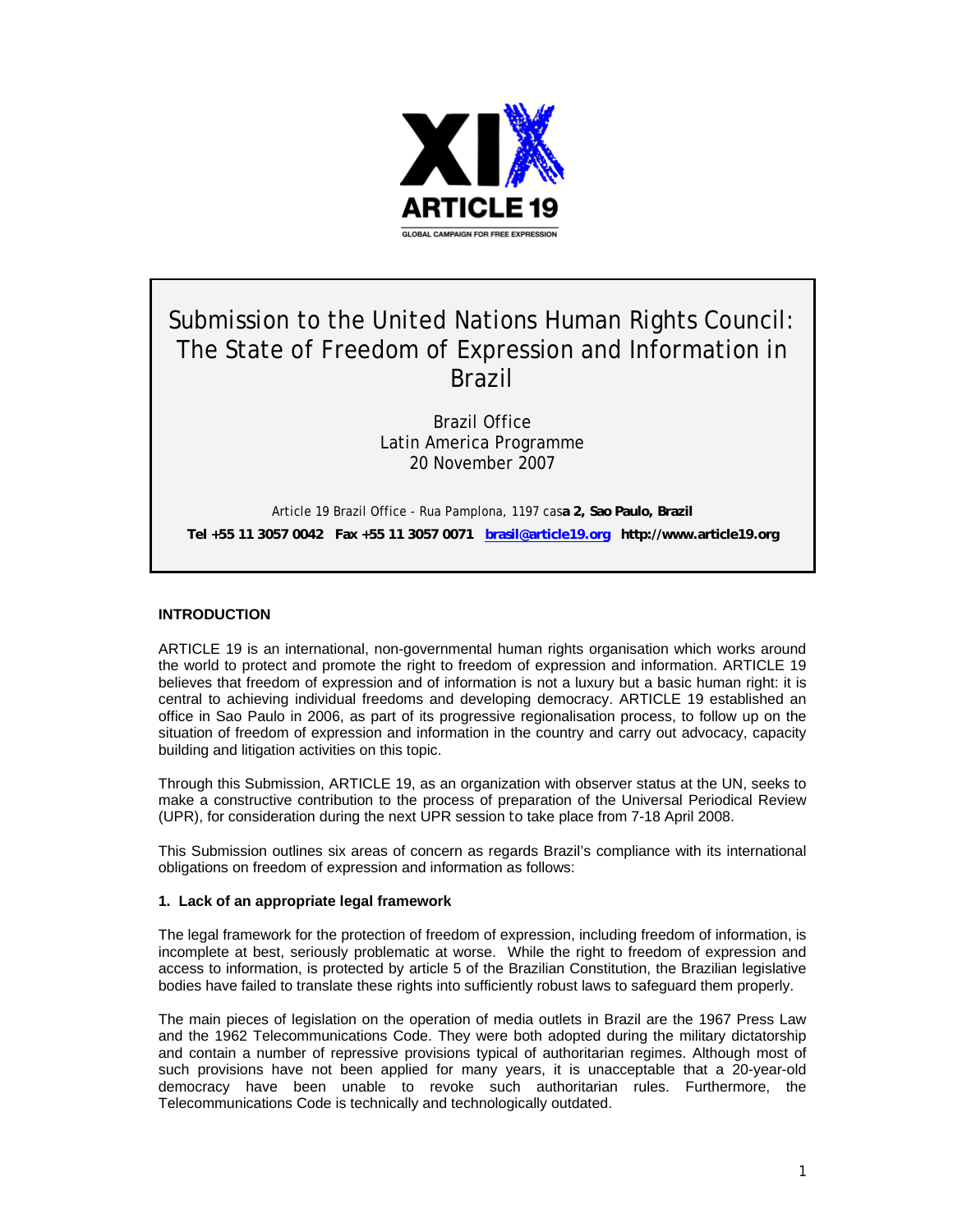Both pieces of legislation have been repeatedly modified by an expressive number of subsequent laws, but were never entirely revoked, although in the case of the Telecommunications Code, 2/3 of its original articles have already been revoked. The large number of sparse laws regulating specific issues in the area has created a situation of legal uncertainty, with contrasting interpretations and dubious provisions that allow for abuses against freedom of expression.

#### **Recommendations to the Brazilian government:**

These outdated laws contravene international and regional standards regarding freedom of expression. There are many proposal and draft bills for reviewing such legislations, none of which have been brought to a successful end. As with many other issues, the legislative processes have reached a stalemate which is greatly prejudicial to the effective protection of freedom of expression.

- We urge the Government and members of Parliament to take immediate action to fill the legal vacuum and prioritise setting up an appropriate legal framework for freedom of expression in Brazil, a legal framework that is in keeping with Brazil's international status.
- Any legislation adopted in the area should observe international standards by applying only legitimate restrictions to freedom of expression and clearly stating all such limitations in a way that human rights concerns are seriously taken into consideration, especially those on plurality, diversity, access to information, public participation and social monitoring.

# **2. Threats to media pluralism and diversity**

A crucial international standard with regard to freedom of expression is that of pluralism and diversity of the media. This has been recognized by international and regional bodies and courts, which have also elaborated on the several components of pluralism and diversity, such as the existence of three broadcasting systems (public, private and community), source pluralism or the existence of fully independent regulatory bodies.

Unfortunately, the current situation in Brazil is far from satisfying international standards in this area. The lack of pluralism is mainly due to two factors that shape the Brazilian media landscape:

- the failure of regulatory policies to support the development of independent broadcasters, in particular of non-commercial and community broadcasters; and
- a high degree of concentration of media ownership;

On October 11th, 2007, the federal government has created, through an act of the executive (Medida Provisória), the Brazilian Public TV Broadcasting Network – TV Brasil - which is announced to start broadcasting in December. However, there is still no overall public service broadcasting system. Civil society groups want to make sure this TV channel will be the starting point for the creation of a true public broadcasting system in the country. Public service broadcasting, as per international standards, must be protected from political or commercial interference. Independence and diversity must be respected. Content "should serve the public interest and, in particular, be balanced and impartial"<sup>1</sup>.

As for the current state of commercial media in Brazil, local civil society is greatly concerned with ownership concentration, which it considers to be one of the main threats to diversity. Six private media corporations hold the Brazilian TV market, a market that negotiates more than USD 3 billion in publicity. As ARTICLE 19 has pointed out in its Submission to the Inter-American Commission on Human Rights: International Standards on the Regulation of Broadcasting, 18 July 2007, "The absence of source pluralism, reflected in the growing phenomenon of concentration of media ownership, can impact on content, as well as independence and quality, in important ways."2

#### **Recommendations to the Brazilian government:**

l

• The government should set up a participatory and pluralistic process to define the model to be adopted for the upcoming public TV channel

<sup>&</sup>lt;sup>1</sup> Model Law on Public Broadcasting Service, ARTICLE19, 20 June 2005, Introduction

 $2$  Submission to the Inter-American Commission on Human Rights: International Standards on the Regulation of Broadcasting, ARTICLE19, 18 July 2007, p. 6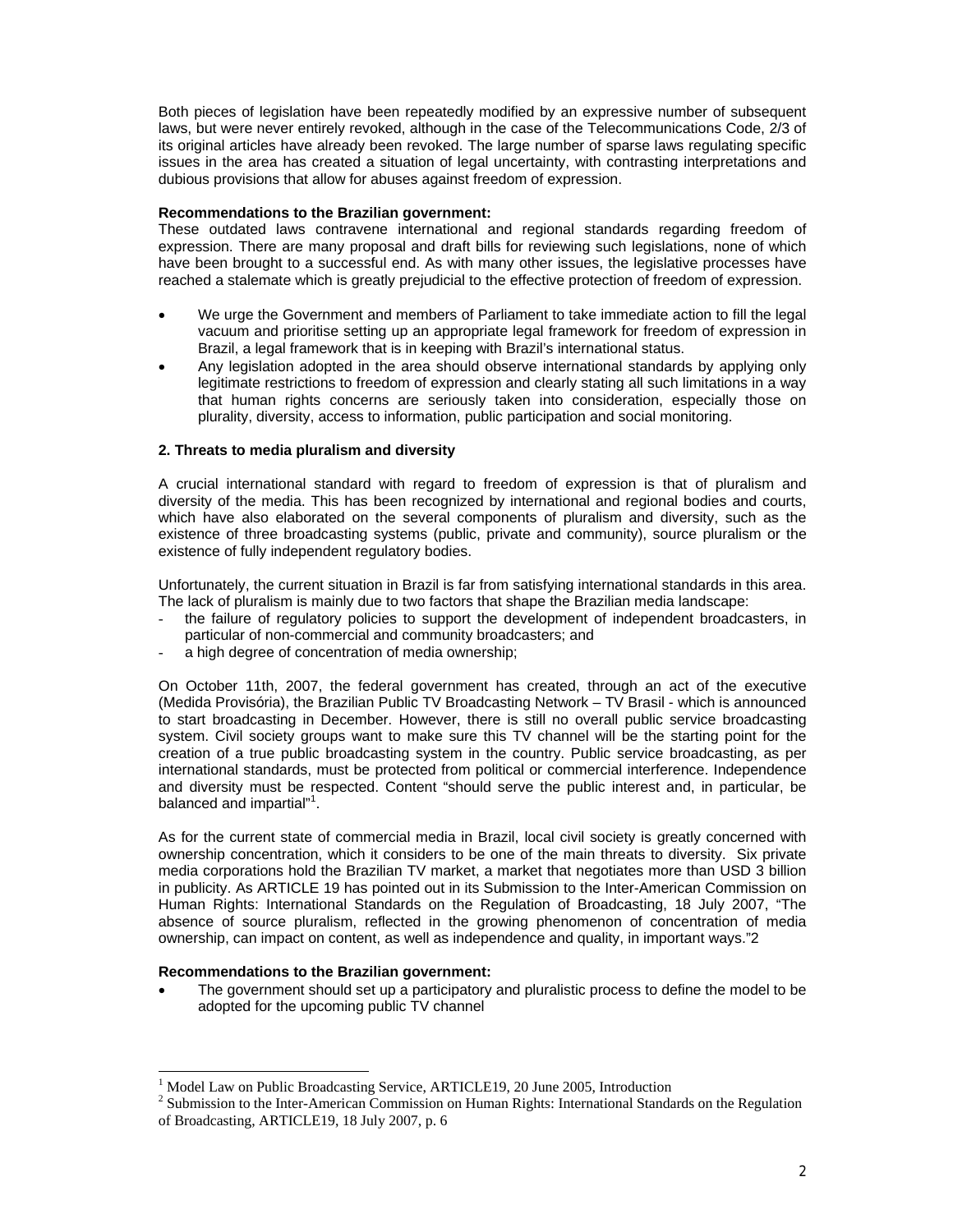- These discussions and the creation of the first public TV channel should be the seed for the creation of a public broadcasting system which provides public interest content and is operated according to the principles of diversity and independence
- Solutions to the issue of concentration of media ownership should be addressed by the government, including by: the adoption and effective application of clear and fair rules on concentration of ownership which preserve and protect the public interest in broadcasting; and the use of diversity as a criterion for new broadcasting licenses, as well as, in very serious cases, to the renewal of licenses.
- Public, private and community systems should be mutually complementary and should all ensure the free flow of ideas and opinions coming from different groups and regions, representing the richness of diversity observed within Brazilian society

# **3. Community Broadcasting Under Duress**

Democracy demands that the state create an environment in which different types of broadcasters – including public service, commercial and community broadcasters - can flourish. Unfortunately, this is not the case in Brazil where thousands of community broadcasters are still waiting to be attributed a license, as part of a lengthy, ineffective and punitive process.

It takes on average 3,5 years before a filed application for licensing is actually approved, when it is approved. Some community radios associations have been waiting for almost 10 years for a habilitation process to be set up in their municipalities. Unlicensed radios are shut down by federal authorities and their equipment is confiscated. According to the federal police figures, 1,800 community radios have been closed since the beginning of the year. Many face criminal procedures due to their irregular situation.

ARTICLE 19 recognises the right of the state to regulate access to the airwaves and frequencies. However, the process established to obtain community broadcasting licenses in Brazil is clearly not in keeping with international best practices on the issue.

The government appears to be washing its hands of the crisis situation it has in many ways created through setting up a cumbersome process. The large number of applications – far too large for the existing number of frequencies attributed to community broadcasting – needs proper review and handling at federal and governmental level and through discussions with municipalities, community broadcasters and associations.

#### **Recommendations to the Brazilian government:**

At the heart of the Community Broadcasting quagmire is the lengthy process put in place, the insufficient number of frequencies attributed to community broadcasters, and the far from perfect decision-making process about the allocation of frequencies. In view of this, ARTICLE 19 recommends:

- Speed up the habilitation process, including by increasing the number of people working on the issue
- Extend the habilitation process to municipalities currently not included
- Strengthen the dialogue with community radios and with their associations, including by participating regularly to meetings set up to review the system in place and address problems
- Apply international and regional law and standards and evolving state practice (as reflected, inter alia, in national laws and judgments of national courts) regarding frequencies allocation.

#### **4. Civil and criminal defamation**

ARTICLE 19 is also particularly concerned with the high number of civil defamation cases that are currently under way in the country and with the nature of these cases. Some particularly concerning features of defamation in Brazil include the following:

- Very high number of cases: Lawyers and journalists estimate that there is currently one civil law suit per journalist working for the 5 major communication groups in the country.
- High level of indemnifications: In 2003, the average indemnification was around 10,000 USD. In 2007, the figure had jumped to around 40,000 USD. (In comparison, the average monthly salary of a Brazilian journalist is 750 USD). While large media outlets may be able to defend themselves, this is not the case for smaller ones and for individual journalists.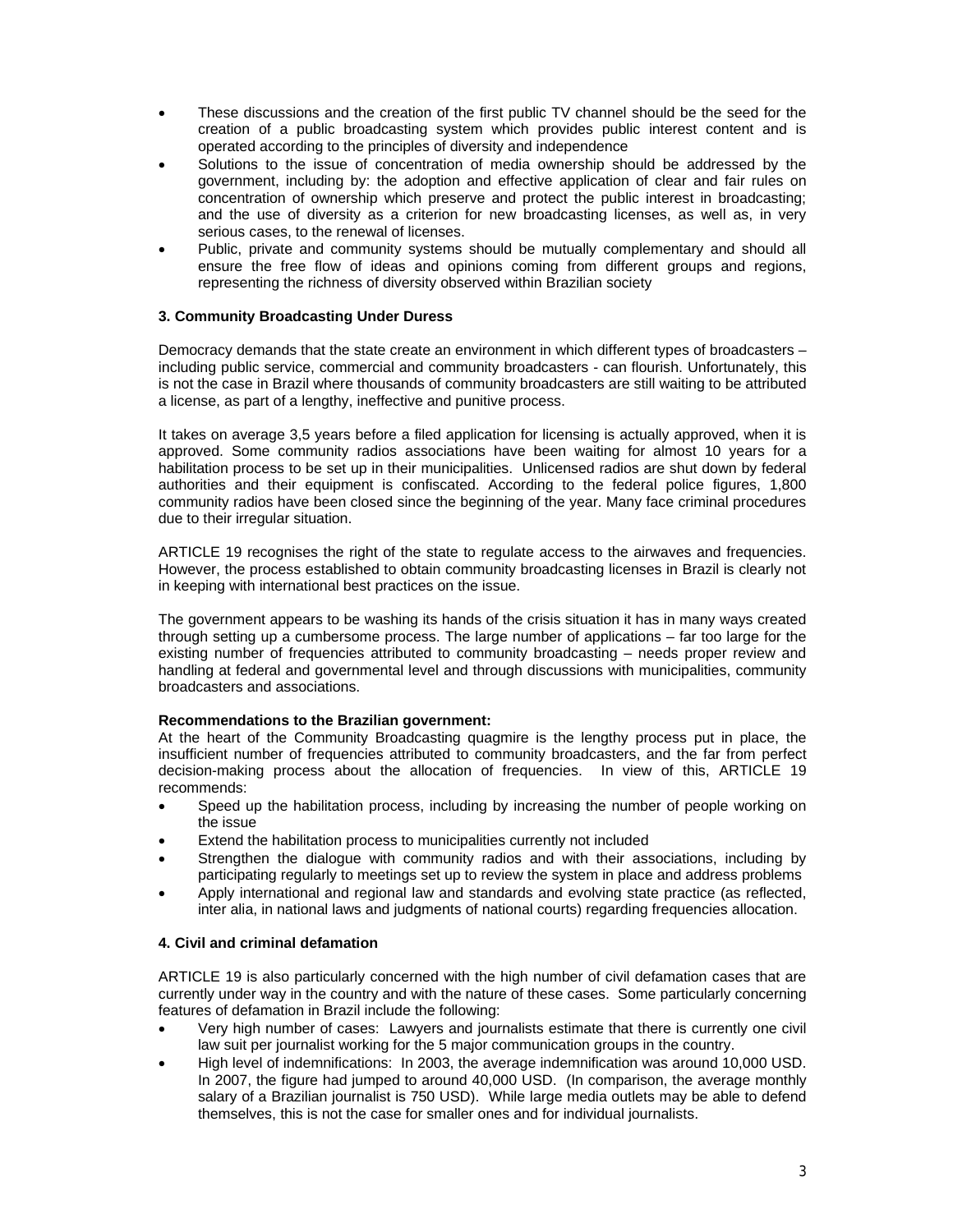- Corruption and Public officials: A number of civil defamation cases brought to ARTICLE 19's attention related to investigation into corruption, issues of clear public interest and involved public officials and judges - those very same people who should demonstrate a far higher tolerance for media scrutiny.
- Injunction and provisional decisions amounting to prior censorship: A significant number of provisional decisions taken by lower level judges amounts to censorship, including prior censorship in situations where the information has not yet been published.
- Original decisions revoked by Supreme Court: While journalists and media associations recognize that lack of proper training may result in bad reporting, they point out that the majority of civil defamation cases amount to abuse of power. This position seems to be confirmed by the rate of revocation at higher level. According to lawyers monitoring defamation cases closely, the Supreme Court revokes 80% of the decisions taken by the low level courts.

The high number of civil defamation cases and their cost significantly limit the free flow of information and ideas. Indeed, many journalists interviewed have admitted that self-censorship has become the "biggest disease" in Brazil news room, as a way of preventing the costly legal processes.

#### **Recommendations to the Brazilian government:**

- The Government should train lower level judges on defamation and issue clear guidelines regarding civil defamation
- Non pecuniary remedies should be prioritized. Fines should be awarded only where non pecuniary remedies are insufficient to address the harm caused by defamatory statements. The level of compensation should be subject to a fixed ceiling which should only be applied to the most serious cases.

#### **5. Violence against journalists**

Interviews with media workers pointed out that violence against journalists is still very present in Brazil, but its exact extent and characterization may be under-explored. Violence may include killings, physical aggression, and threats. In addition, the real possibility of judicial attacks may amount to mental, psychological and economic violence.

Journalists and civil society representatives met by ARTICLE 19 stressed that journalists and media workers working for small media outlets in the northern areas of the country are particularly vulnerable to direct acts of violence and threats. Those working for regional and national media outlets, most of which are based in state capitals, while not immune to threats or attacks, are somehow less at risk or physical aggressions, although lawsuits always remain a possibility. In general, interviews also indicated that direct threats are more common against the press and radio broadcasters, rather than television. .

Different methodologies used to monitor cases of violations to freedom of press by different local actors make it difficult to fully assess the extent of the acts of violence, their number and type. People and associations seeking to monitor the situation pointed out that the small number of professionals involved, and the fact that many cases of violence occur in very distant regions, may result in under-estimating the full extent of the problem and abuses.

In general, cases of violence against journalists relate to the publication or broadcasting of the results of investigations on corruption or other irregular behavior by public authorities. The organized crime, corrupt politicians and police officers were indicated as the main perpetrators.

A journalist interviewed by ARTICLE 19 affirmed that the number of threats and actual cases of violence against journalists in the country may not be much larger because their work is restricted "from within" by editors and media owners. Controversial articles and programs are barred from publication or broadcasting by a type of "self-censorship". This self-censorship is caused both by fear and conflicting interests.

#### **Recommendations to the Brazilian government:**